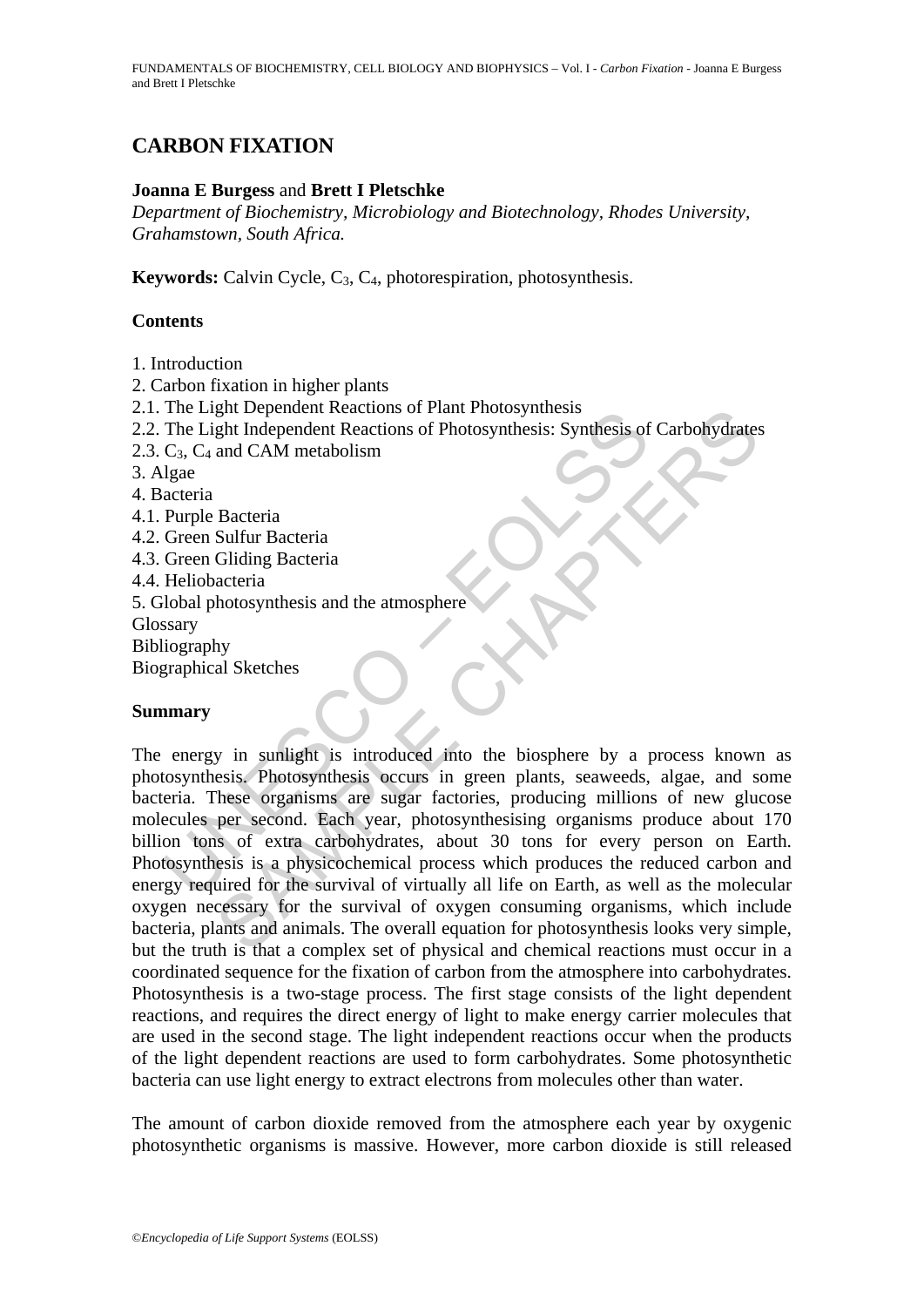into the atmosphere than is taken up by photosynthesis so the net global carbon dioxide concentration is increasing. Little is known about the impact of such drastic atmospheric and climatic changes on plant communities and crops. Current research is directed at understanding the interaction between global climate change and photosynthetic organisms.

## **1. Introduction**

The Sun provides the majority of the energy for nearly all life on Earth. The energy in sunlight is introduced into the biosphere by a process known as photosynthesis. Photosynthesis occurs in green plants, seaweeds, algae, and certain bacteria. These organisms are essentially sugar factories, producing millions of new glucose molecules per second. Plants use much of this glucose as an energy source to build their fruits, seeds, flowers and leaves. They also convert glucose to cellulose, the structural material used in plant cell walls. Most plants produce more glucose than they use, however, and they store it in the form of starch and other carbohydrates in their leaves, stems, and roots. The plants can then draw on these reserves for extra energy or building materials. Herbivores introduce the energy stored in the carbohydrates into the animal food chain. Each year, photosynthesising organisms produce about 170 billion tons of extra carbohydrates, about 30 tons for every person on Earth.

scoon. Than's assessment of any guestoc as an energy source to cellulose, the in plant cell walls. Most plants produce more glucose to cellulose, the in plant cell walls. Most plants produce more glucose than they vero it Frame such on this guidose as an energy solute to unit are in the product of the ratio.<br>
Then see means a leaves. They also convert glucose to cellulose, the structural mat<br>
ant cell walls. Most plants produce more glucos Photosynthesis is a physicochemical process. Plants, algae and photosynthetic bacteria use light energy to drive the synthesis of organic compounds, thus converting light energy into chemical energy. In plants, algae and some types of bacteria, the photosynthetic process results in the removal of carbon dioxide from the atmosphere that is used to synthesize carbohydrates (oxygenic photosynthesis) and the release of molecular oxygen. Other types of bacteria use light energy to create organic compounds but do not produce oxygen (anoxygenic photosynthesis). Photosynthesis produces the reduced carbon and energy required for the survival of virtually all life on Earth, as well as the molecular oxygen necessary for the survival of oxygen consuming organisms, which include bacteria, plants and animals. In addition, the fossil fuels currently being burned to provide energy for human activity were produced by ancient photosynthetic organisms. Although photosynthesis occurs in microscopic cells and organelles, the process has an immensely important and far-reaching impact on the earth's atmosphere and climate. More than 10% of the total atmospheric carbon dioxide is reduced to carbohydrate by photosynthetic organisms annually. The vast majority of the reduced carbon is then returned to the atmosphere as carbon dioxide by animal, microbial and plant metabolism, and by the combustion of biomass in natural fires or by anthropological processes. In turn, the performance of photosynthetic organisms depends on the earth's atmosphere and climate. The escalation in the amount of atmospheric carbon dioxide released from anthropogenic sources is certain to have an extreme impact on the performance and competition of photosynthetic organisms over the next few decades. Knowledge of the physicochemical process of photosynthesis will become even more important for understanding the relationships between living organisms and the atmosphere and the balance of life on earth.

The overall equation for photosynthesis looks very simple. However, the truth is that a complex set of physical and chemical reactions must occur in a coordinated sequence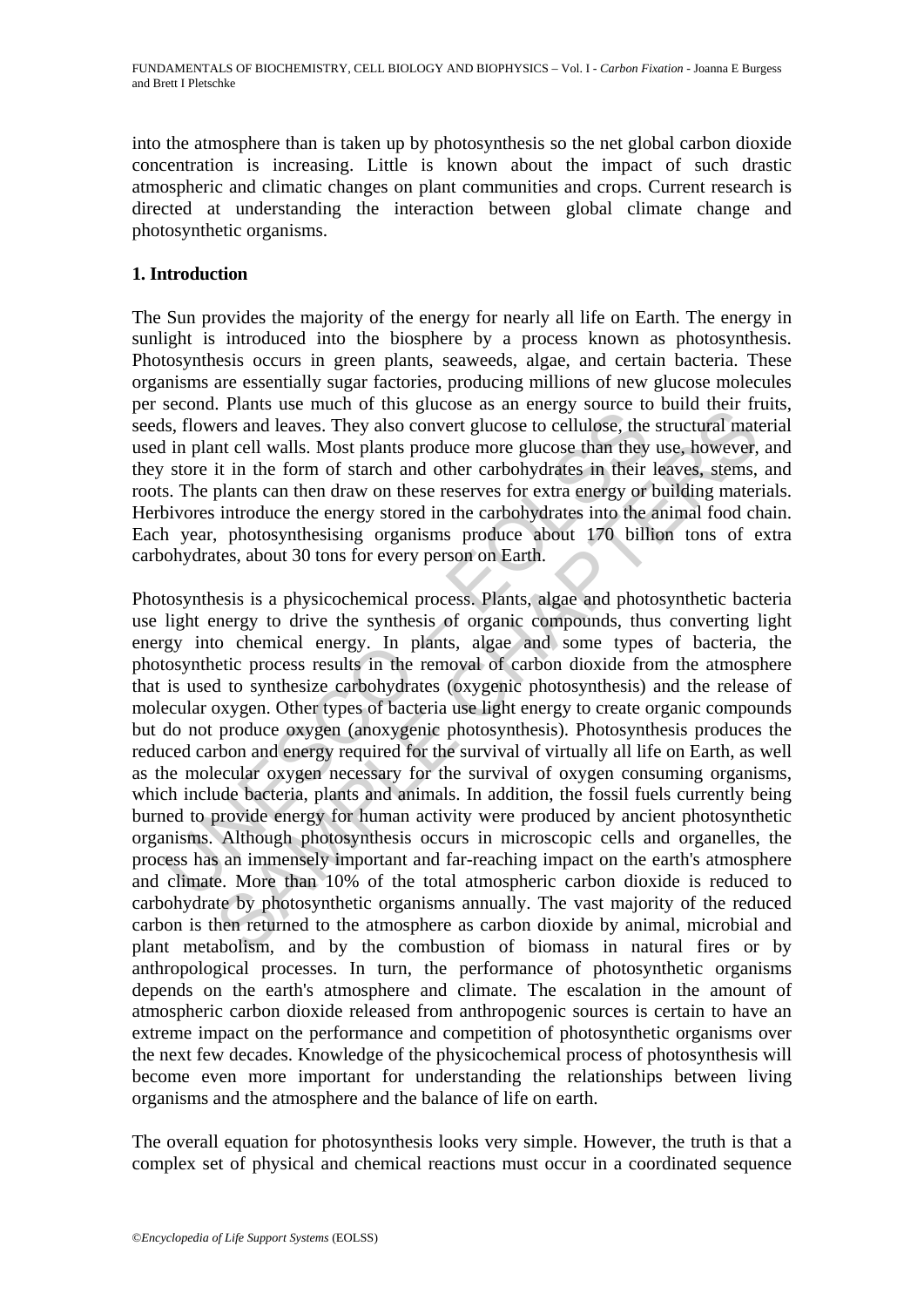for the fixation of carbon from the atmosphere into carbohydrates. Plants require almost 30 different proteins to work within a complicated membrane structure to produce a single molecule of a sugar such as sucrose. One of the topics of research into photosynthesis is to investigate the molecular processes that use light energy to drive carbohydrate synthesis and the mechanism of photosynthesis, and another focuses on understanding the structure of the photosynthetic components. The research involves several disciplines, including biochemistry, biophysics, chemistry, molecular biology, physics, physiology and structural biology.

Photosynthesis is a two stage process. The first stage consists of the light dependent reactions (light dependent process or light reactions), and requires the direct energy of light to make energy carrier molecules that are used in the second stage. The light independent reactions (light independent process or dark reactions) occur when the products of the light dependent reactions are used to form C-C covalent bonds of carbohydrates. The light independent reactions can usually occur in the dark, if the energy carriers from the light process are present. Recent evidence suggests that a major enzyme of the light independent reactions is indirectly stimulated by light, thus the term dark reactions is somewhat of a misnomer. The light dependent reactions occur in the grana and the light independent reactions take place in the stroma of the chloroplasts. An overview of the entire photosynthetic process is shown in Figure 1.



Figure 1. Overview of the whole photosynthetic process.

An English chemist and clergyman was the first person to show that plants release a type of gas that allows combustion. Joseph Priestley performed experiments in the 1770s using a candle burning in a closed vessel until the flame went out. He then placed a sprig of mint in the chamber and after several days showed that the candle could burn again. His experiments demonstrated that plants release oxygen into the atmosphere, although nothing was known about molecular oxygen at that time. Even now, more than two centuries later, one of the most active areas of photosynthetic research is investigating the mechanism plants use to produce oxygen. A Dutch physician named Jan Ingenhousz continued Preistley's work, and demonstrated that only the green parts of plants could release oxygen, and that sunlight was necessary for photosynthesis. At around the same time, two workers from Switzerland, a plant physiologist and chemist, Nicolas Théodore de Saussure, and Jean Senebier, a naturalist and botanist showed that water is required and discovered that carbon dioxide is also required for photosynthetic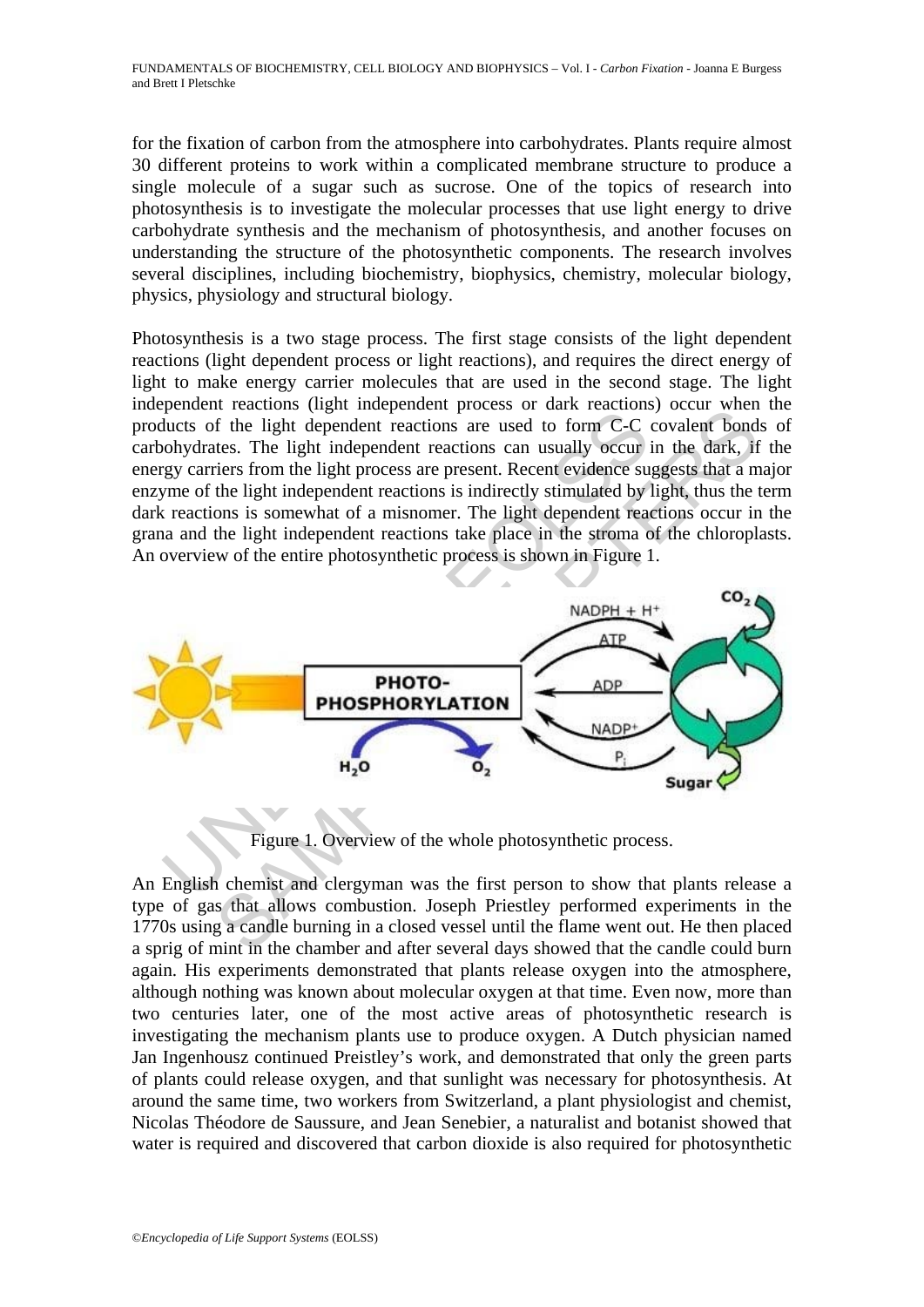FUNDAMENTALS OF BIOCHEMISTRY, CELL BIOLOGY AND BIOPHYSICS – Vol. I - *Carbon Fixation* - Joanna E Burgess and Brett I Pletschke

growth. Much later, a German physician and physicist named Julius Robert von Mayer proposed that photosynthetic organisms convert light energy into chemical free energy in1845.

The key features of plant photosynthesis were known by the middle of the nineteenth century. It had been demonstrated that plants could use light energy to make carbohydrates from carbon dioxide and water. The empirical equation representing the net reaction of photosynthesis for oxygen evolving organisms can be written as follows:

 $CO<sub>2</sub> + 2H<sub>2</sub>O + Light Energy \rightarrow [CH<sub>2</sub>O] + O<sub>2</sub> + H<sub>2</sub>O$  (1)

[CH<sub>2</sub>O] represents a carbohydrate.

A large input of light energy is required for the manufacture of a carbohydrate (e.g. glucose, a six-carbon sugar) from carbon and water. The standard free energy for the reduction of one mole of carbon dioxide to the level of glucose is +478 kJ/mol. The standard free energy for the synthesis of glucose is  $+2,870$  kJ/mol. Because glucose is often an intermediate product of photosynthesis, the net equation of photosynthesis can also be written as:

$$
6CO2 + 12H2O + Light Energy \rightarrow C6H12O6 + 6O2 + 6H2O.
$$
 (2)

arge input of light energy is required for the manufacture of a<br>cose, a six-carbon sugar) from carbon and water. The standard f<br>action of one mole of carbon dioxide to the level of glucose is<br>dard free energy for the synt put of light energy is required for the manufacture of a carbohydrate six-carbon sugar) from carbon and water. The standard free energy for of one mole of carbon dioxide to the level of glucose is +478 kJ/mol.<br>Because gen Early scientists studying photosynthesis thought that carbon dioxide was split by light energy, and they concluded that the  $O<sub>2</sub>$  released by plants came from carbon dioxide. Cornelis van Niel, working in the 1930s, knew that some photosynthetic bacteria released sulfur instead of oxygen and that these bacteria could use hydrogen sulfide (H2S) instead of water for photosynthesis. Many workers around that time, including Van Niel, concluded that the  $O_2$  released during photosynthesis comes from the oxidation of water and that photosynthesis depends on electron donation and acceptor reactions. Van Niel's research into the comparison of plant and bacterial photosynthesis lead him to propose the general equation of photosynthesis that applies to plants, algae and photosynthetic bacteria:

$$
CO2 + 2H2A + Light Energy \rightarrow [CH2O] + 2A + H2O.
$$
\n(3)

2A represents  $O_2$  in oxygenic photosynthesis. A represents fumarate or elemental sulfur  $(S<sup>0</sup>)$  in anoxygenic photosynthesis.

In anoxygenic photosynthesis, which occurs in some types of photosynthetic bacteria, the electron donor can be an organic hydrogen donor such as succinate (in which case, A is fumarate) or an inorganic hydrogen donor, such as  $H_2S$  (in which case A is elemental sulfur). Ruben and Hill and Scarisbrick provided experimental evidence that molecular oxygen came from water in the early 1940s, by demonstrating oxygen evolution in the absence of carbon dioxide in illuminated chloroplasts and by using <sup>18</sup>O enriched water.

The biochemical fixation of carbohydrate from carbon dioxide is a reduction reaction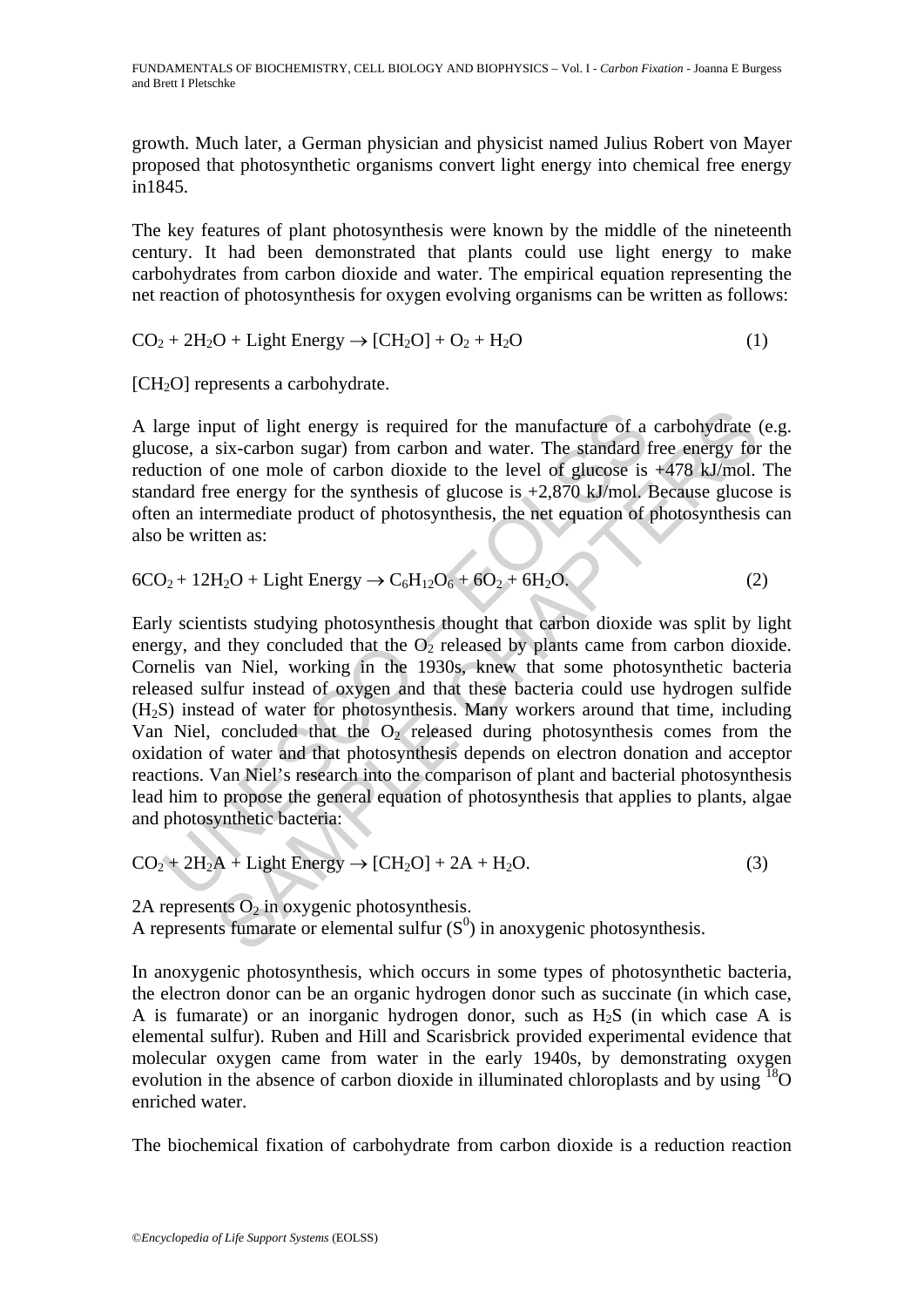that involves the rearrangement of covalent bonds between oxygen, carbon and hydrogen. Energy rich molecules that are produced by the light-driven electron transfer reactions provide the energy for the reduction of carbon. Melvin Calvin, Andrew Benson and James Bassham in the late 1940s and 1950s elucidated a series of biochemical reactions that cause carbon reduction to occur in the dark. Most of the intermediate steps that result in the production of carbohydrate were identified using the radioisotope  ${}^{14}$ C. Calvin was awarded the Nobel Prize for Chemistry in 1961 for this work, and the set of reactions was named the Calvin Cycle.

many concentrate reactions. The pinnary protocometrical reaction<br>shown to be an oxidation/reduction reaction that occurs in a pre-<br>tion center) by L Duysens. It was discovered over the next few<br>e and cyanobacteria require obtained reactions. The punitary photocemine at reaction or photosynthetor<br>to be an oxidation/reduction reaction that occurs in a protein complex<br>netre) by L Duysens. It was discovered over the next few years that pl<br>yanob In the 1950s it was discovered that plants (D. Arnon and co-workers) and photosynthetic bacteria (A. Frenkel) use light energy to produce adenosine triphosphate (ATP). Adenosine triphosphate is an organic molecule that serves as an energy source for many biochemical reactions. The primary photochemical reaction of photosynthesis was shown to be an oxidation/reduction reaction that occurs in a protein complex (the reaction center) by L Duysens. It was discovered over the next few years that plants, algae and cyanobacteria require two reaction centers, PS II and PS I, operating in series. Several groups, such as those of L Duysens, Horst Witt and Robert Hill carried out instrumental research at this time. Johann Deisenhofer, Hartmut Michel, Robert Huber and co-workers were then awarded the Nobel Prize for Chemistry in 1988 for work in which they determined the structure of the reaction centre of the purple bacterium *Rhodospeudomonas viridis*. Most of the proteins required for the conversion of light energy and electron transfer reactions of photosynthesis are found in membranes.

RA Marcus received the Nobel Prize in Chemistry in 1992 for work on the theory of electron transfer reaction in chemical systems. A key element in photosynthetic carbon fixation is the electron transfer within and between simple organic molecules and protein complexes. The electron transfer reactions are very fast and highly specific.

# **2. Carbon fixation in higher plants**

The energy that drives photosynthesis originates in the sun, where the fusion of hydrogen converts mass to heat. Over time, the heat energy reaches the sun's surface, where some of it is converted to light that reaches the Earth by black body radiation. Plants absorb a small fraction of the visible light reaching the Earth. Photosynthetic organisms transform light energy into chemical energy in a form that can last for hundreds of millions of years (e.g. as fossil fuel) through a series of energy transducing reactions. The photosynthetic process in plants and algae occurs in small organelles known as chloroplasts, inside the cells. More primitive photosynthetic organisms, for example, anoxygenic photosynthetic bacteria and oxygenic cyanobacteria, prochlorophytes lack organelles.

The photosynthetic reactions are traditionally divided into two stages—the "light dependent reactions," which consist of electron and proton transfer reactions and the "light independent reactions" or "dark reactions", which consist of the biosynthesis of carbohydrates from carbon dioxide. The light dependent reactions occur in a complex membrane system (the photosynthetic membrane) that is made up of protein complexes, electron carriers, and lipid molecules. The photosynthetic membrane is surrounded by water. Protein complexes embedded in the photosynthetic membrane have an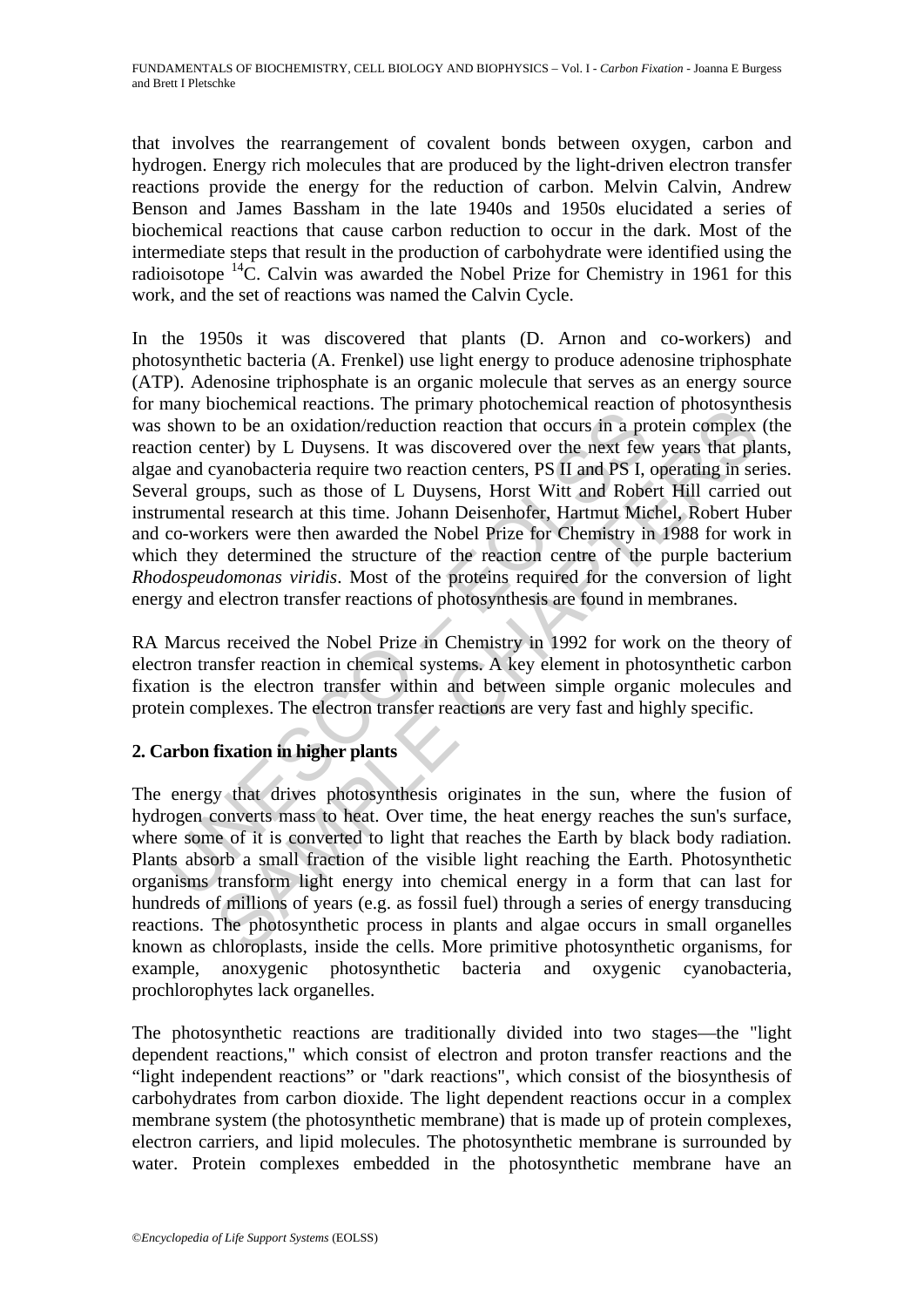asymmetrical arrangement which allows some of the energy released during electron transport to create an electrochemical gradient of protons across the membrane.

In plants, the photosynthetic process occurs inside organelles called chloroplasts, which are found in certain cells. Chloroplasts provide the energy and reduced carbon needed for plant growth and development, while the plant provides the chloroplast with carbon dioxide, water, nitrogen, organic molecules and minerals necessary for the chloroplast biogenesis. Specialised leaf cells can contain 50 or more chloroplasts each. Chloroplasts are defined by an inner and an outer membrane and are usually shaped like a convex lens (Figure 2), although many different shapes and sizes can be found in plants. The inner membrane acts as a barrier, controlling the flux of organic and charged molecules in and out of the chloroplast. Water passes freely through the membranes, as do other small neutral molecules like carbon dioxide and  $O<sub>2</sub>$ . There is some evidence that chloroplasts were once free living bacteria that invaded a non-photosynthetic cell long ago. They have retained some of the DNA necessary for their assembly, but much of the DNA necessary for their biosynthesis is located in the cell nucleus. This enables a cell to control the biosynthesis of chloroplasts within its domain.



**Outer membrane** 

Figure 2. Chloroplast structure.

Inside the chloroplast there is a complicated membrane system, known as the photosynthetic or thylakoid membrane, which contains most of the proteins required for the light dependent reactions. The photosynthetic membrane is composed mainly of glycerol lipids and protein. The proteins required for the fixation and reduction of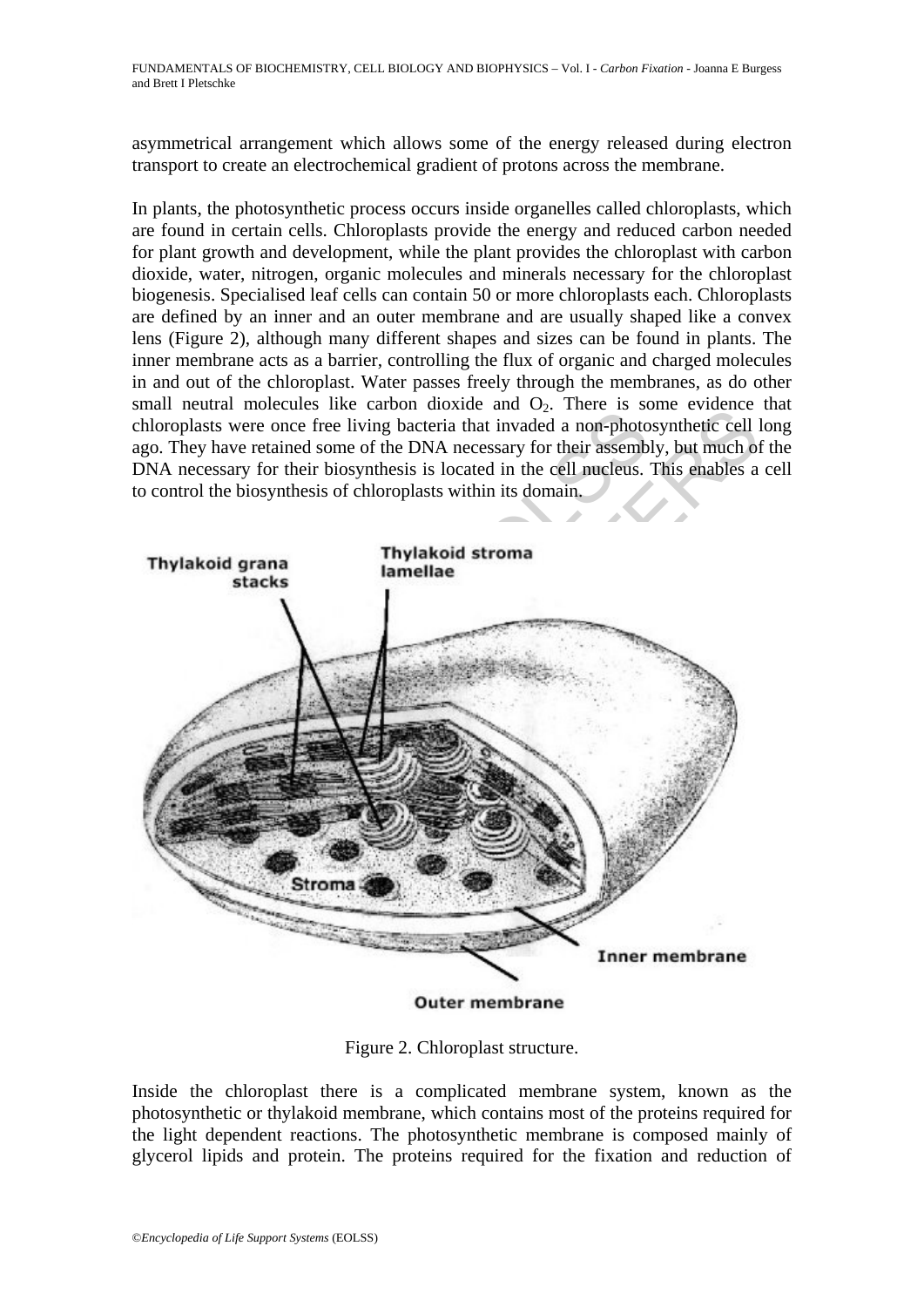FUNDAMENTALS OF BIOCHEMISTRY, CELL BIOLOGY AND BIOPHYSICS – Vol. I - *Carbon Fixation* - Joanna E Burgess and Brett I Pletschke

carbon dioxide are located outside the photosynthetic membrane in the surrounding water. The photosynthetic membrane is vesicular, defining a closed space with an outer water space (stromal phase) and an inner water space (lumen). The organization of the photosynthetic membrane can be described as groups of stacked membranes, interconnected by non-stacked membranes that protrude from the edges of the stacks (Figure 2).

-

- -
- -

# TO ACCESS ALL THE **27 PAGES** OF THIS CHAPTER, Visit: http://www.eolss.net/Eolss-sampleAllChapter.aspx

#### **Bibliography**

Attenborough, D. (1994). The private life of plants, 95 pp. Bristol, UK: BBC Consumer Publishing. [An excellent overview of plant life, its basis and oddities].

Blankenship, R., Madigan, M.T. and Bauer C. (1992). Anoxygenic Photosynthetic Bacteria, 1368 pp. Dordrecht, The Netherlands: Kluwer Academic Publishers. [Description of bacterial carbon fixation in all kinds of bacteria].

Broecker, W. (1985) How to Build A Habitable Planet, (HTBAHP) New York, USA: Eldigio Press. [A description of the basis of life on earth].

Fuchs, G. (1991). Alternative pathways of  $CO<sub>2</sub>$  fixation. In H.G. Schlegel and B. Bowien. Autotrophic Bacteria, 541 pp. Berlin, Germany: Springer Verlag. [Description of different carbon fixation pathways].

#### **Biographical Sketches**

**Dr Joanna E. Burgess**, CBiol MIBiol. is a Senior Lecturer, Department of Biochemistry, Microbiology and Biotechnology, Rhodes University, Grahamstown, 6140, South Africa.

**IO ACCESS ALL THE 27 PAGES OF THIS CHA**<br>
Visit: http://www.eolss.net/Eolss-sampleAllChapte<br>
Visit: http://www.eolss.net/Eolss-sampleAllChapte<br>
ography<br>
mborough, D. (1994). The private life of plants, 95 pp. Bristol, UK: **IO ACCESS ALL THE 27 PAGES OF THIS CHAPTER,**<br>
Visit: **http://www.colss.net/Eolss-sampleAllChapter.aspx**<br>
An D. (1994). The private life of plants, 95 pp. Bristol, UK: BBC Consumer Publishing<br>
rivew of plant life, its basi She obtained a BSc(Hons) in Environmental Biology from the University of Wales, Swansea in 1995. She then joined the School of Water Sciences at Cranfield University as an MScs student and stayed on to complete her PhD in wastewater biotechnology in 1999. Dr Burgess then worked as a post-doctoral research officer in the School of Water Sciences until moving to Rhodes University as a research fellow in 2002. Dr Burgess' interests range through all aspects of biotechnology for wastewater, solid waste and air pollution bioremediation.

**Dr Brett I. Pletschke**, PhD. is a Senior Lecturer, Department of Biochemistry, Microbiology and Biotechnology, Rhodes University, Grahamstown, 6140, South Africa.

He was born in 1968 and obtained his BSc (1989), BSc Hons (Biochemistry) (1990), MSc (Biochemistry) (1992) and PhD (Biochemistry) (1996) at the University of Port Elizabeth, South Africa. During his under- and postgraduate training he was awarded several NRF, MRC and UPE bursaries, as well as a Van Der Biji Scholarship (ESKOM). During his postgraduate training he was also appointed as a Supplementary Instruction Leader (Feb to Nov 1993) and as a Lecturer (contract) in the Department of Biochemistry and Microbiology (July 1995 to Sept 1996). He worked at The Ludwig Maximilians University in the Surgical Clinic and Policlinic, Munich, Germany during October 1996, and was then appointed as a Postdoctoral Fellow/Chief Scientific Officer in the Departments of Chemical Pathology and Biochemistry at The University of Cape Town, South Africa from June 1997 to Dec 1999. In January 2000, he was appointed to the post of Lecturer in Biochemistry at the Department of Biochemistry,